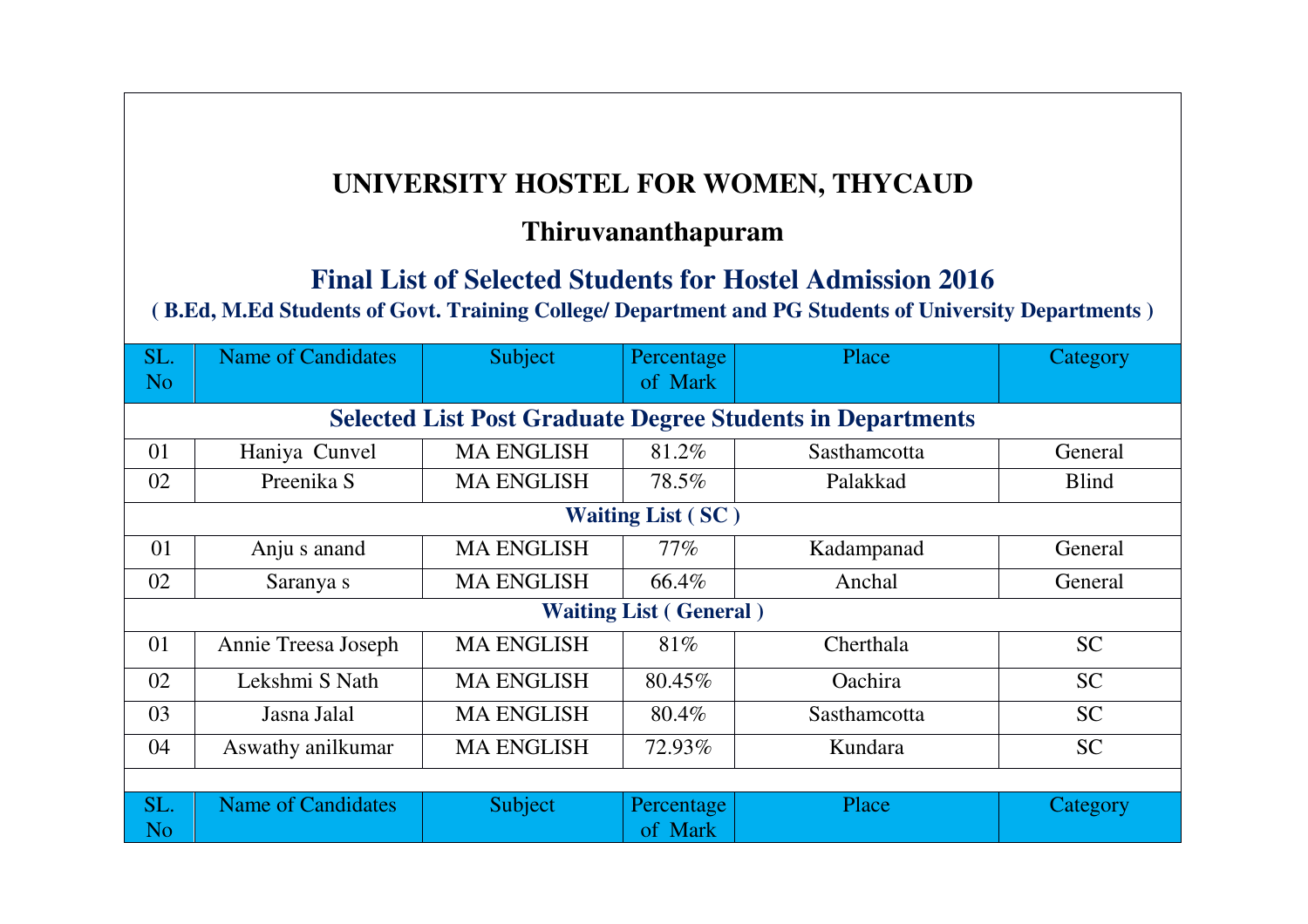| <b>Selected List MLISc</b>                            |                           |                                       |          |                 |              |  |  |  |
|-------------------------------------------------------|---------------------------|---------------------------------------|----------|-----------------|--------------|--|--|--|
| 01                                                    | Aswathy Ajayan            | <b>MLISc</b>                          | 67%      | Sasthamcotta    | General      |  |  |  |
| 02                                                    | Amrutha krishnan          | <b>MLISc</b>                          | 62.2%    | Cherthala       | <b>BPL</b>   |  |  |  |
| <b>Waiting List (General)</b>                         |                           |                                       |          |                 |              |  |  |  |
| 01                                                    | Atulya S                  |                                       | 62.75%   | Adoor           | General      |  |  |  |
| <b>Rejected List</b>                                  |                           |                                       |          |                 |              |  |  |  |
| 01                                                    | Saranaya S                | Panayam (Only 30 km short distance)   |          |                 |              |  |  |  |
|                                                       |                           |                                       |          |                 |              |  |  |  |
| SL.                                                   | <b>Name of Candidates</b> | Subject                               | Mark out | Place           | Category     |  |  |  |
| N <sub>o</sub><br>of 500<br><b>Selected List B.Ed</b> |                           |                                       |          |                 |              |  |  |  |
| 01                                                    | Anupriya R S              | <b>B.Ed</b>                           | 473.75   | Pallickal       | General      |  |  |  |
| 02                                                    | Sujitha Mol M             | <b>B.Ed</b>                           | 468.75   | Mavelikkara     | <b>BPL</b>   |  |  |  |
| 03                                                    | Sreedhanya Mohan          | <b>B.Ed</b>                           | 462.5    | Chadayamangalam | General      |  |  |  |
| 04                                                    | Lakshmi S                 | <b>B.Ed</b>                           | 450      | Omallor         | General      |  |  |  |
| 05                                                    | Anila K A                 | <b>B.Ed</b>                           | 428.75   | Sasthamcotta    | <b>BPL</b>   |  |  |  |
| 06                                                    | Aiswarya T S              | <b>B.Ed</b>                           | 380      | Ernakulam       | <b>BPL</b>   |  |  |  |
| 07                                                    | Aswathi M                 | <b>B.Ed</b>                           | 375      | Manrothuruthu   | General      |  |  |  |
| 08                                                    | Anusree PL                | <b>B.Ed</b>                           | 291.25   | Koduvazhannoor  | <b>Blind</b> |  |  |  |
| 09                                                    | Roja M                    | <b>B.Ed</b>                           | 291      | Munnar          | <b>SC</b>    |  |  |  |
| 10                                                    | Aswathy L S               | <b>B.Ed</b>                           | 288.75   | Nilamel         | General      |  |  |  |
| <b>Rejected List</b>                                  |                           |                                       |          |                 |              |  |  |  |
| 01                                                    | Arathi Chandran B A       | Meenmutty (Only 35 KM short distance) |          |                 |              |  |  |  |